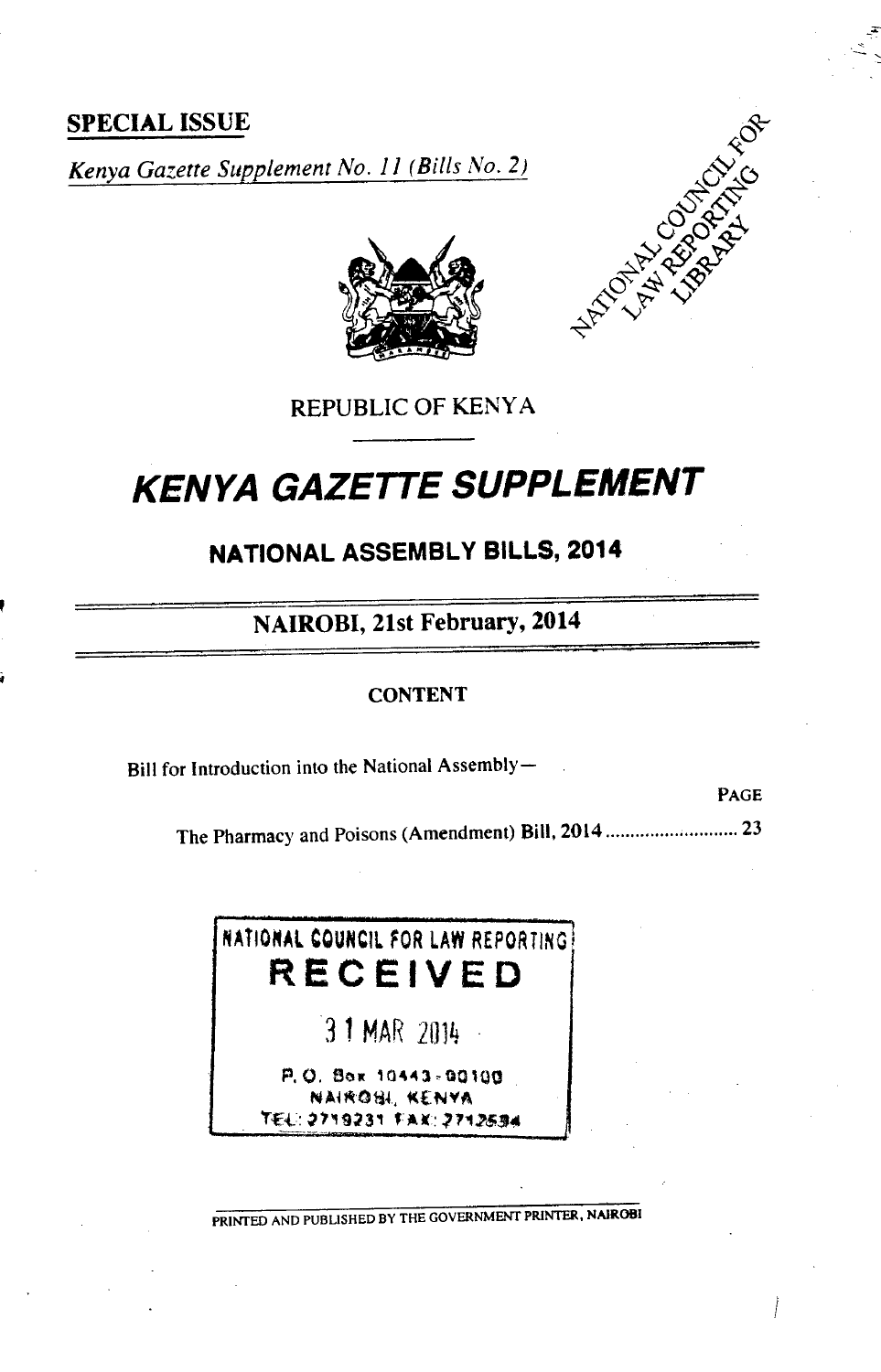# **THE PHARMACY AND POISONS (AMENDMENT) BILL, 2014**

#### **A Bill for**

# **AN Act of Parliament to amend the Pharmacy and Poisons Act**

**ENACTED** by the Parliament of Kenya, as follows-

1. This Act may be cited as the Pharmacy and Poisons (Amendment) Act. 2014.

2. Section 2 of the Pharmacy and Poisons Act  $\frac{A_{\text{unendment of}}{S_{\text{even 2 of Cap}}}$ **2.** Section 2 of the Final and Toisons 2xet  $\frac{1}{2}$  section 2xfCap (hereinafter referred to as the 'the principal Act') is  $244$ amended by inserting the following new definition in proper alphabetical sequence—

Authority' means the Pharmacy and Poisons Authority established under section *3* of the Act:

3. The principal Act is amended by repealing section 3 and substituting therefor the following new section-

3. (1) There is established an Authority to be known as the Pharmacy and Poisons Authority.

(2) The Authority shall be a body corporate with perpetual succession and a common seal, and shall be capable in its corporate name of—

(a) suing and being sued:

(b) acquiring, holding and disposing of property:

(c) borrowing and lending money.

4. The principal Act is amended by inserting the following new sections immediately after section 3.

Functions of the 3A. The functions of the Authority. shall perform the following functions—

> (a) advise the government and government agencies in all matters relating to the safety, packaging

Repeal and replacement of section 3 of Cap-244

Insertion of new sections 3A, 3B, 3C and 3[) **tit** Cap 244.

÷

Short title

Amendment of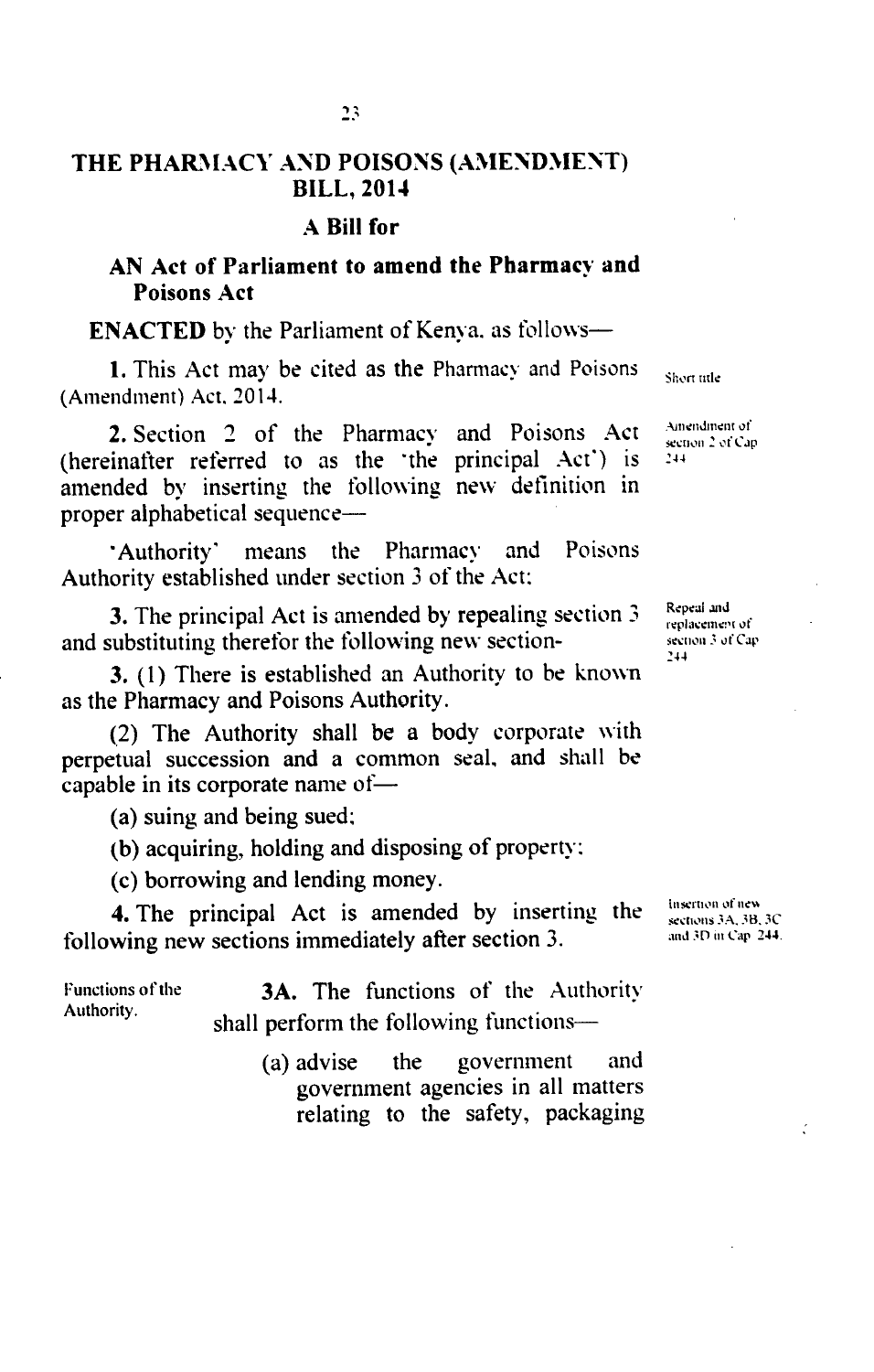and distribution of medicines;

- (b) regulate the pharmaceutical profession and the practice of pharmacy in Kenya;
- (c) ensure that all medicinal products manufactured in, imported into or exported from the country conform to prescribed standards of quality, safety and efficacy;
- (d) ensure that the personnel, premises and practices employed in the manufacture, storage, marketing, distribution and sale of medicinal substances comply with the defined codes of practice and other prescribed requirements;
- (e) enforce the prescribed standards of quality, safety, and efficacy of all medicinal substances manufactured, imported into or exported out of the country;
- (f) grant or revocation of licenses for the manufacture, importation, exportation, distribution and sale of medicinal substances;
- (g) maintain an inventory of all authorized medicinal substances;
- (h) publish, at least once in every three months, lists of authorized or registered medicinal substances and of products with marketing authorizations;
- (i) consider applications for approval<br>and alterations of dossiers and alterations of dossiers intended for use in marketing authorization of medicinal substances;
- (i) inspect and licence all manufacturing premises, importing and exporting agents, wholesalers, distributors, pharmacies (including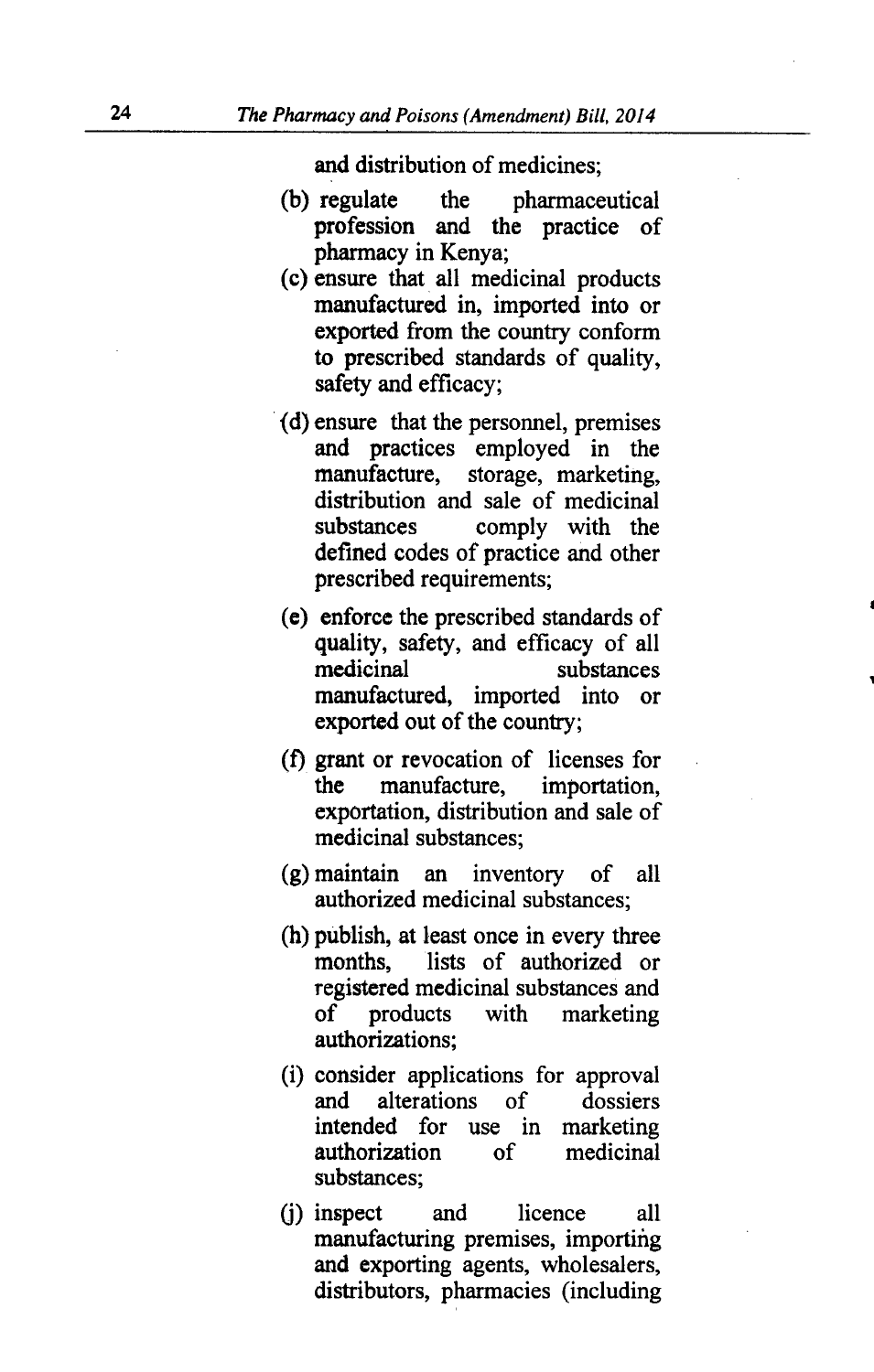those in hospitals and clinics) and other retail outlets;

- (k) prescribe a system for sampling. analysis and other testing procedures of finished medicinal products released into the market to ensure compliance with the labelled specifications:
- (1) monitor the market for the presence of illegal or counterfeit medicinal substances:
- (m) ensure that the promotion and marketing of medicinal substances is in accordance with approved product information;
- (n) approve the use of any unregistered medicinal substance for purposes of clinical trials and compassionate use:
- (o) approve clinical trials on medicinal substances:
- (p) disseminate information on<br>medicinal products to health medicinal products professionals in order to promote their rational use:
- (q) levy appropriate charges and fees as may be required for the purposes of performing its functions under the Act;
- (r) advise the Cabinet Secretary on matters relating to control, authorization and registration of medicinal substances

**3B,** (1) The Authority shall be **Board of the** *Board* of the *Board* of the *Authority* managed by a Board which shall consist of the following persons—

- (a) a non-executive Chairperson, appointed by the President;
- (b) the Principal Secretary responsible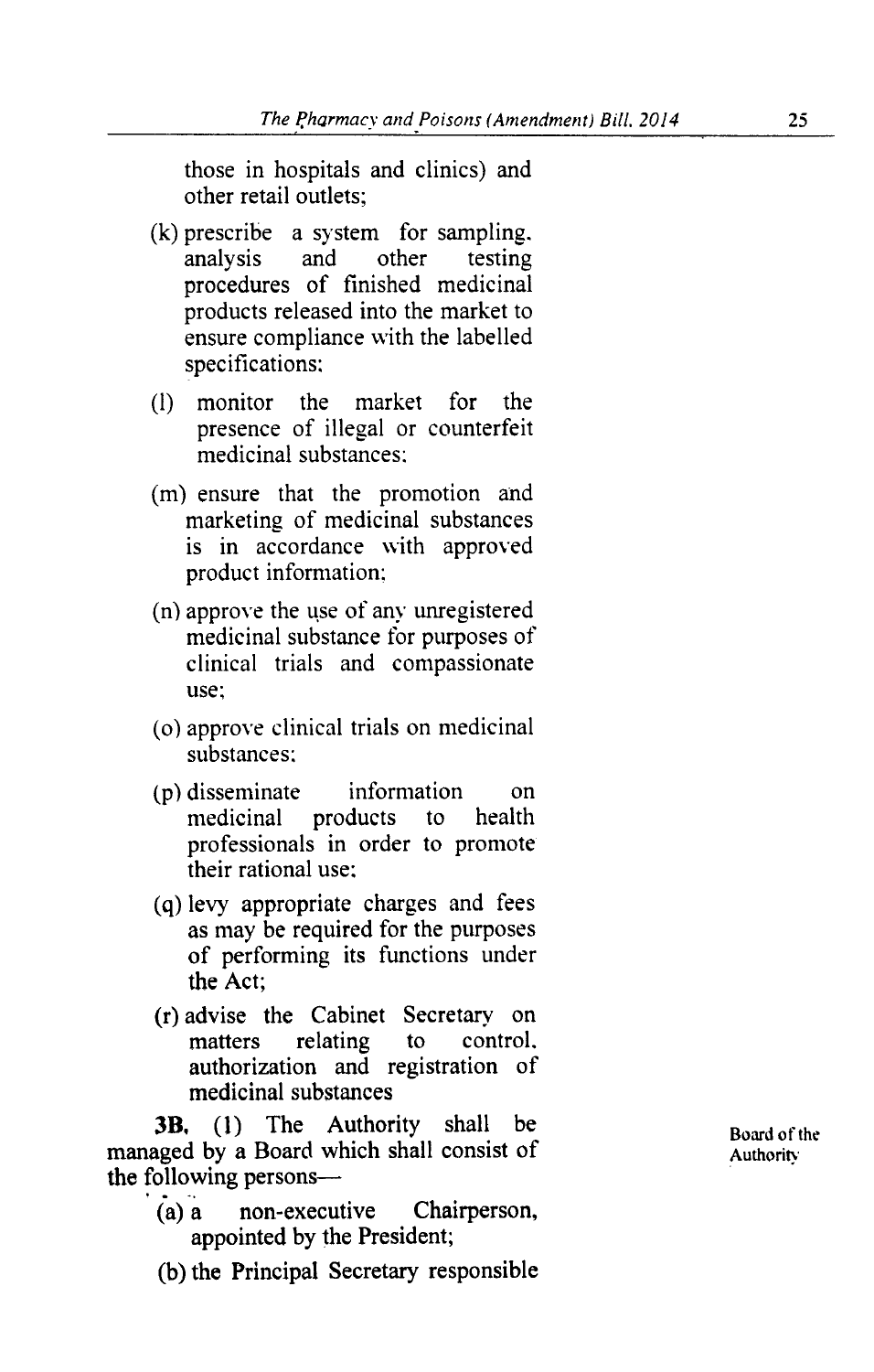for finance;

- (c) the Principal Secretary responsible for health;
- (d) the Director of Veterinary Services;<br>(e) the Direc
- the Director of Medical Services;
- (f) the following members, appointed by the Cabinet Secretary-
- (i) one pharmacist nominated by the Pharmaceutical Society of Kenya;
- (ii) one person nominated by the Medical Practitioners and Dentists Board;
- (iii) one pharmaceutical technologist<br>nominated by the Kenya nominated Pharmacy Association;
- (iv) one person nominated by the public universities teaching pharmacy;
- (v) one person nominated by a recognized pharmaceutical consumers;
- (vi) one person with accounting and financial knowledge;
- (vii) one person with legal background nominated by the Law Society of Kenya;
- (g) the Director-General, who shall be the secretary to the Board.
- (2) The members of the Board appointed under paragraph (f) of subsection  $(1)$ —
- (a) shall hold office for a period of three years but shall be eligible for re-appointment;
- (b) may at any time resign by instrument in writing addressed to the Chairman.

(3) Notwithstanding the provisions of subsection (2) the Cabinet Secretary may, if at any time it appears to him or her that a member of the Board has failed to carry out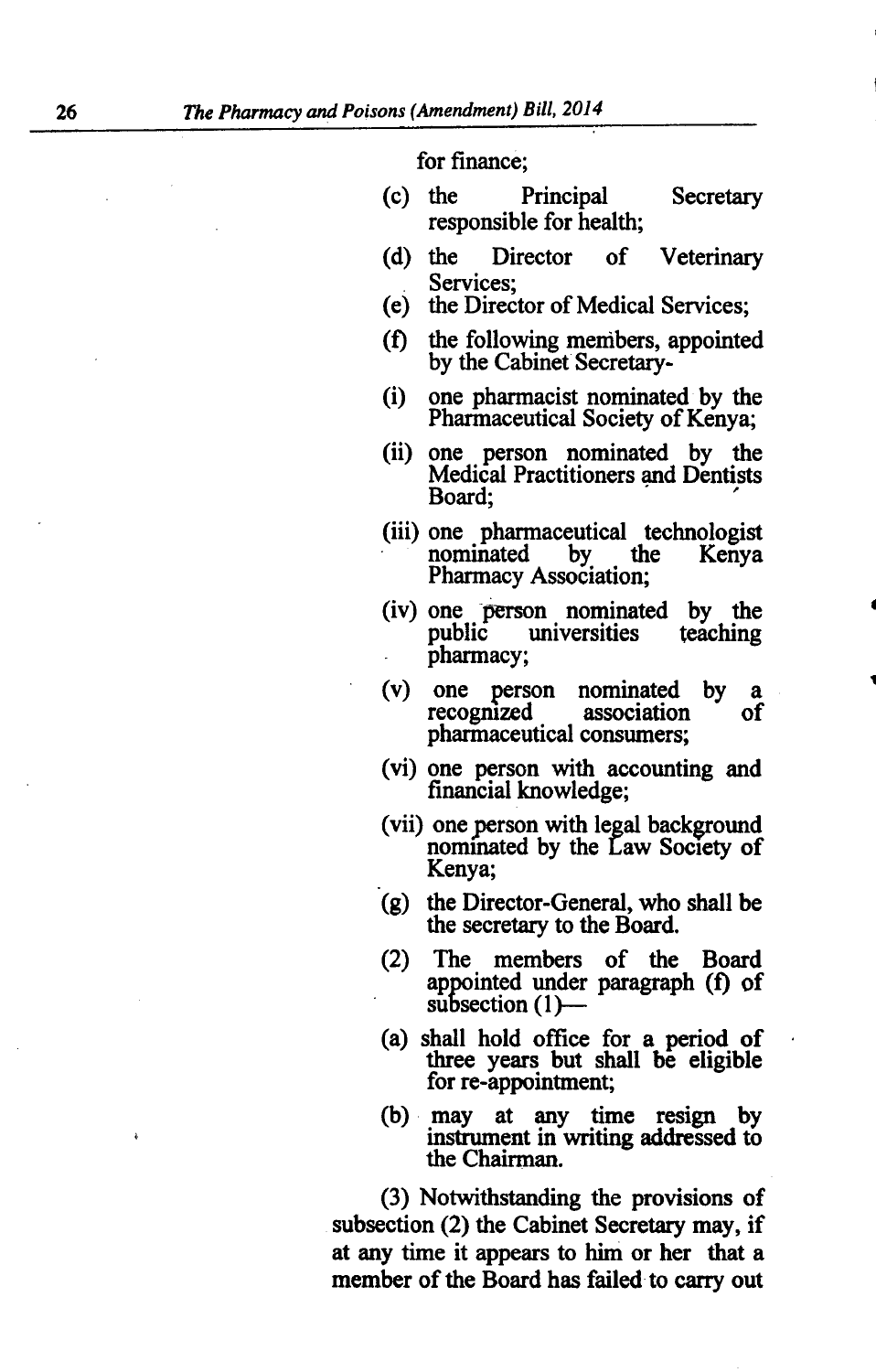his or her functions under this Act, revoke the appointment of that person and shall appoint another person under subsection (1) in place of that member for the remainder of the period of office of that member and if that member is nominated or elected by any other authority or body, his or her nomination or election shall be deemed to have been annulled on account of the revocation of his appointment to the Board.

14) The Cabinet Secretary may appoint art appropriately qualified person to act temporarily in the place of any member of the Board other than the Chairperson in the case of death, illness, resignation or absence from Kenya.

(5) The appointment, removal, death, resignation of any member shall be notified. in the Gazette.

3C. (1) There shall be a Director- **Director-General of** the Authority who shall be the Authority. General of the Authority who shall be responsible to the Board of Directors for the day to day management of the affairs of the Authority.

(2) The Cabinet Secretary shall appoint the Director General of the Authority from amongst the three persons competitively recruited and recommended by the Board.

(3) The Director General shall perform such duties and exercise such powers, in addition to those required under the provisions of this Act to be performed and exercised, as the Board may from time to time direct.

(4) The Director-General shall hold office for term of five years, but is eligible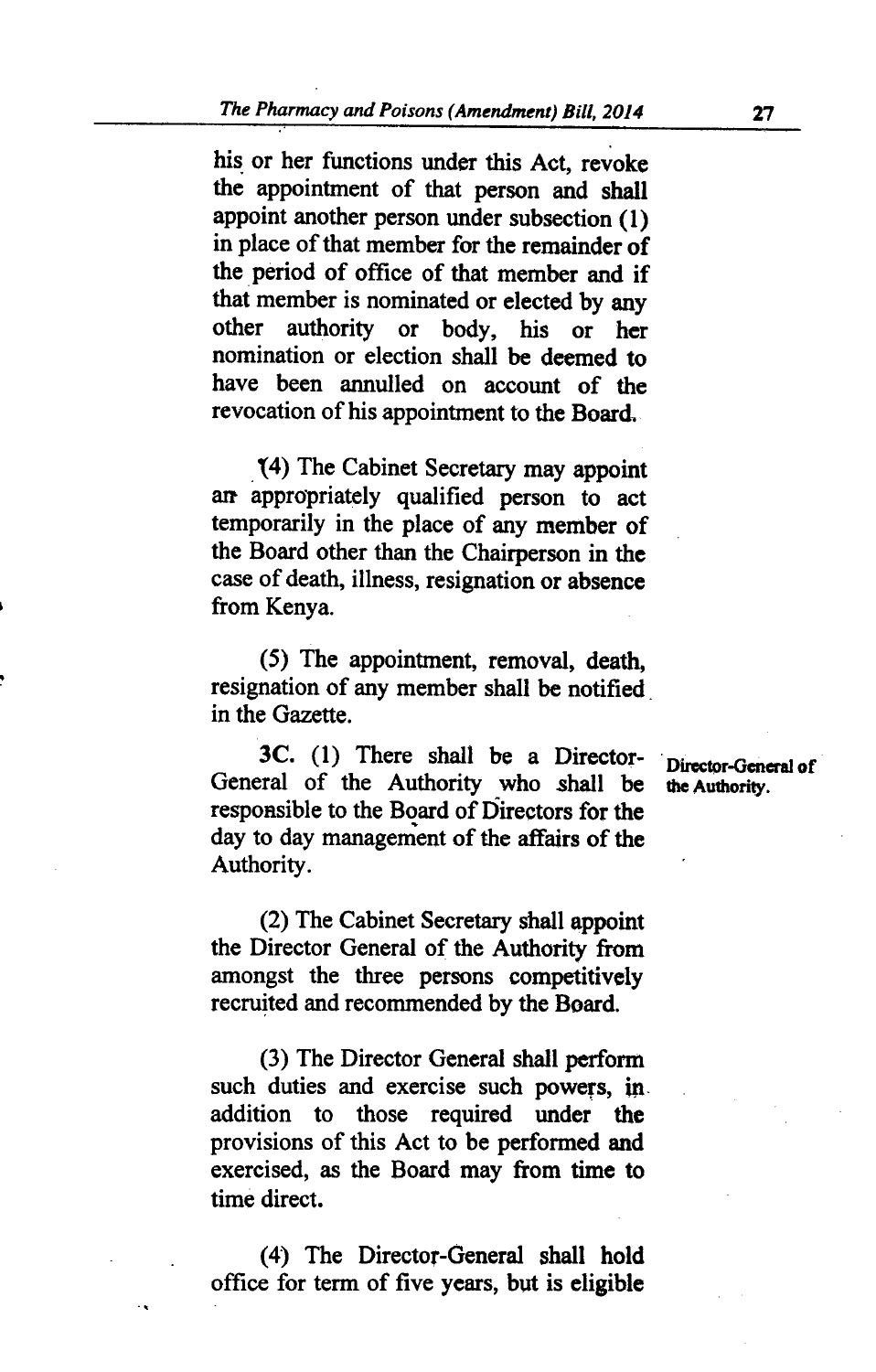for reappointment for one more term.

*(5)* A person shall not be appointed as the Director-General unless that person possesses a basic university degree in a relevant field and a postgraduate degree in pharmacy or pharmaceutical quality control and has at least five years management experience.

Functions of the **3D.** The Director-General shall be the Director-General shall be the Director-General. chief executive officer of the Authority and shall, subject to the general directions of the Board, be responsible for the staff and day to day management of the affairs of the Authority.

Staff of the **3F.** The Board may appoint such staff as<br>Authority. may be necessary for the proper discharge of its functions under this Act, upon such terms and conditions of service as it may determine, upon the advice of the Salaries and Remuneration Commission.

5. Section 4 of the principal Act is amended in subsection (4) by deleting all the words after the word 'five'.

Amendment of **6.** Section 5 of the principal Act is amended in subsection (1) by deleting the words 'Chief Pharmacist' and substituting therefor the words 'Director-General'.

7. Section 19 of the principal Act is amended in subsection (2) by deleting the words 'thirty thousand <sup>244</sup> shillings' and substituting therefor the words 'one million shillings'.

Amendment of 8. Section 20 of the principal Act is amended—

(a) by inserting the following new subsection immediately after subsection  $(1A)$ --

(1B) No person shall operate the business of a pharmacist or pharmaceutical technologist without the presence of a registered pharmacist

Amendment of section 4 of Cap 244

section 5 of Cap.<br>244

Amendment of<br>section 19 of Cap.

section 20 of Cap.<br>244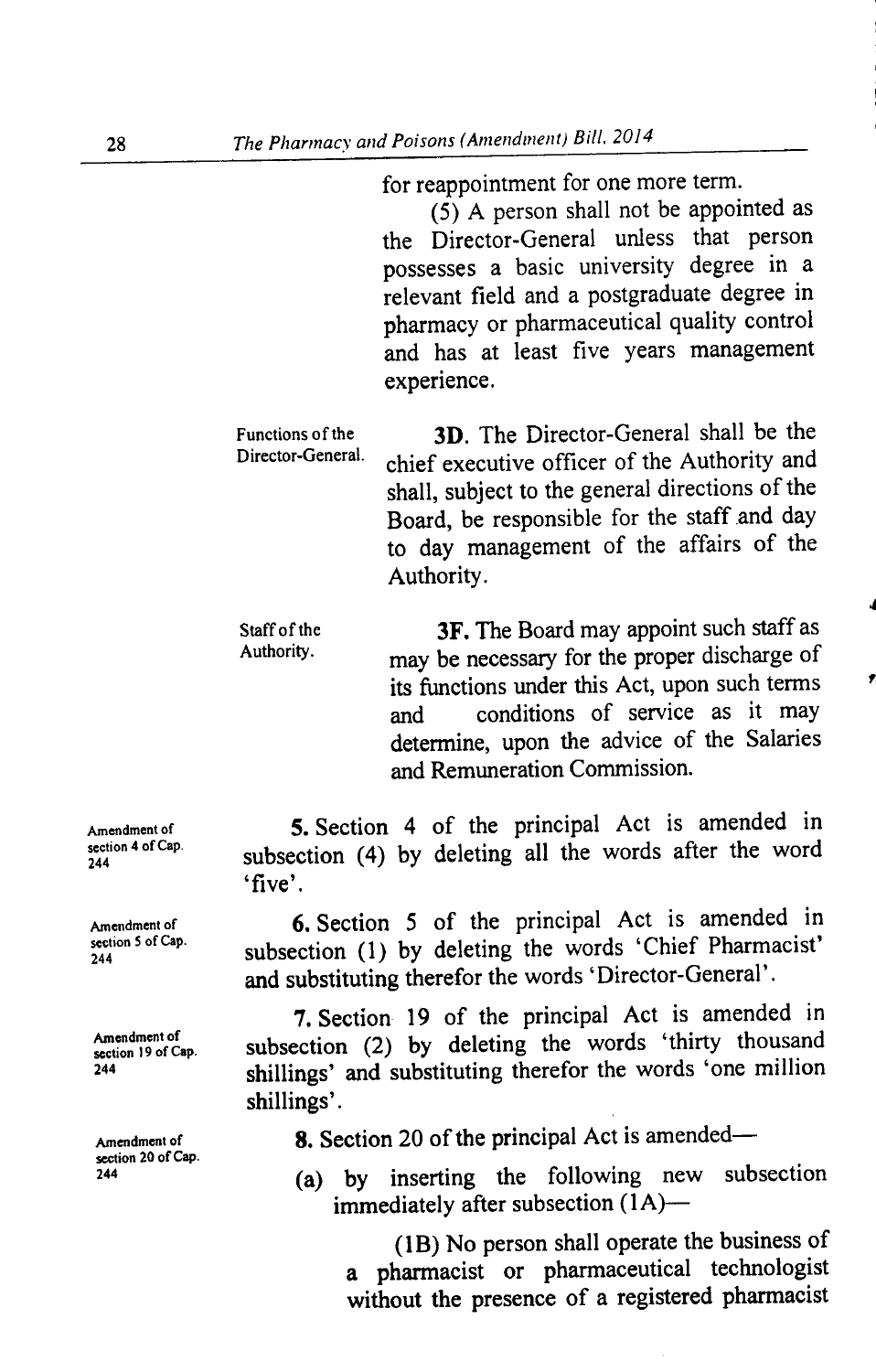or pharmaceutical technologist in the premises where such business is being carried out.

(b) in subsection  $(2)$ , by deleting the words 'twenty thousand shillings' and substituting therefor the words 'two hundred thousand shillings.

9. Section 23 of the principal Act is amended—<br>19. Section 23 of the principal Act is amended—<br>23 of Cap.

- (a) in subsection (1). by inserting the words "or pharmaceutical technologist" immediately after the word 'pharmacist':
- (b) in subsection (6). by deleting the words "thirty thousand shillings' and substituting therefor the words "five hundred thousand shillings':

**10.** The principal Act is amended by inserting the following new section immediately after section 23—

Power to close 23A<sub>4</sub>(1) Any premises having been<br>premises. Asked from the register by the Authority or deleted from the register by the Authority or any premises which in the Authority's opinion have become unsuitable for the carrying on of the business of a pharmacist shall be closed.

> (2) The Authority shall give the pharmacist in charge of the premises at least fourteen days notice of the intended closure under paragraph (1) and the reasons thereof in writing.

> (3) if at the expiry of the period of notice under paragraph (2), the Authority is not satisfied that the improvements required have been made, an authorized officer shall seize all the stock held and order closure of the premises.

(4) The protection of right to property under Article 40 of the Constitution shall be limited as specified under this Part for the purposes of protecting the standards of medicinal substances and safety of the

244.

Insertion of section 23A in cap. 244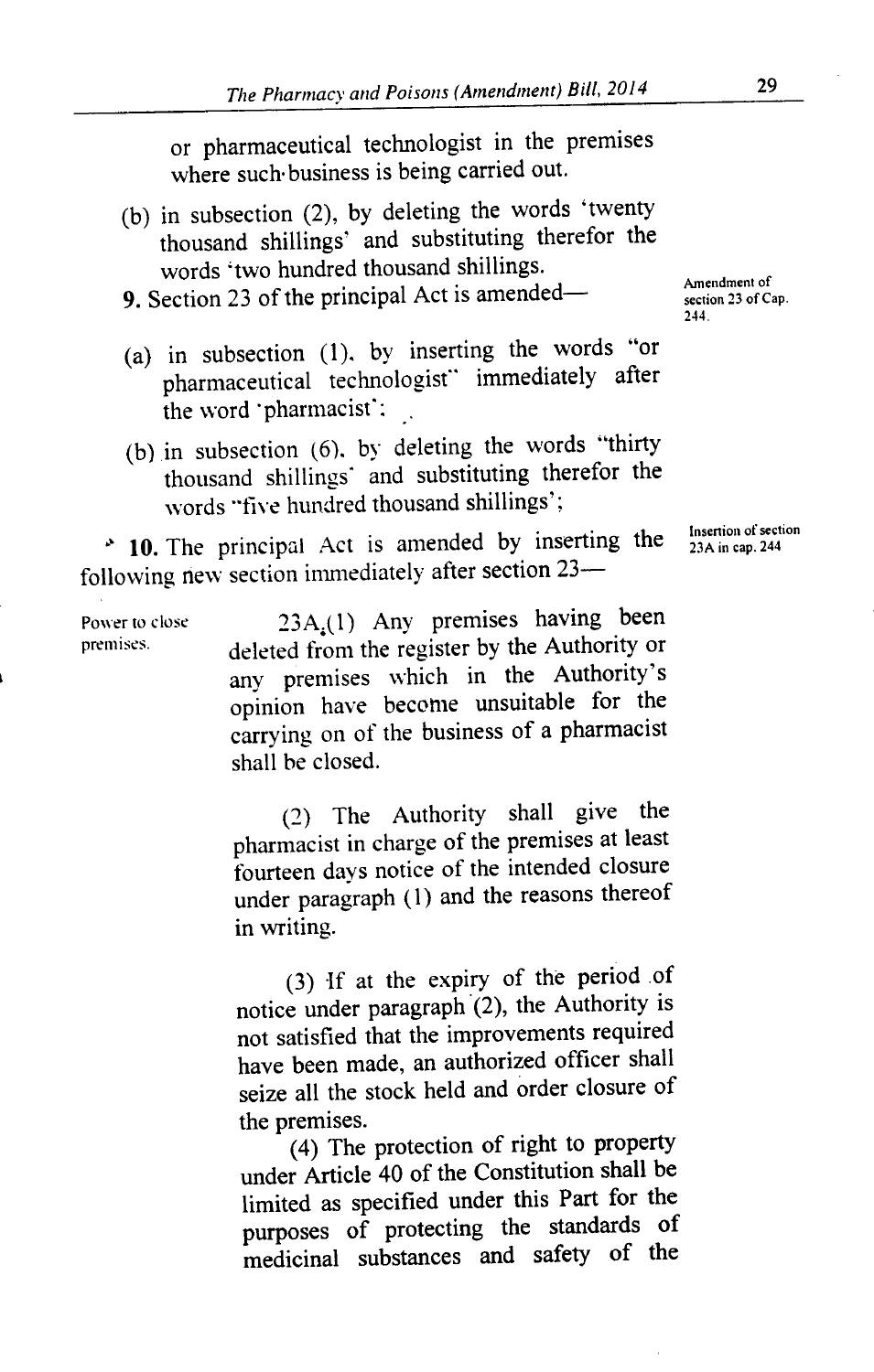## public.

11. Section 26 of the principal Act is amended in subsection (2) by deleting the words "one hundred thousand shillings" and substituting therefor the words "three hundred thousand shillings".

Amendment of **12.** Section 27 of the principal Act is amended by <br>244 **inserting** the following new subsection immediately inserting the following new subsection immediately subsection  $(6)$ -

> (7) A person who sells poison for the purposes specified under paragraph (1) contrary to this section shall be liable to a fine not exceeding five hundred thousand shillings or to imprisonment of a term not exceeding two years, or both.

> **13.** Section 29 of the principal Act is amended in subsection *(5)—.-*

- (a) by deleting the words "one hundred thousand shillings" and substituting therefor the words *"five* hundred thousand shillings" and
- (b) deleting the words "ten years" and substituting therefor the words "three years"

**14.** The principal Act is amended in section 29 by inserting the following new subsection immediately after subsection  $(5)$ —

**(6) A** person who offers for sale any counterfeit, expired, illegally imported or unregistered pharmaceutical substance and medicinal devices commits an offence and is liable to a fine not exceeding one million shillings or to imprisonment for a term not exceeding ten years or to both.

Amendment of<br> **15.** Section 35A of the principal Act is amended in by<br> **15.** Section 35A of the principal Act is amended in by<br> **15.** Section 35A of the principal Act is amended in by inserting the following new subsections immediately after subsection  $(5)$ --

> **(6) A** person who manufactures for sale any counterfeit or unregistered pharmaceutical substance or medicinal device commits an offence and is liable to a fine not exceeding three million shillings or to imprisonment

Amendment of **section 26 of Cap.**<br>244

**Amendment of section 29** of Cap.

**Amendment of section 29** of Cap.

**Amendment of**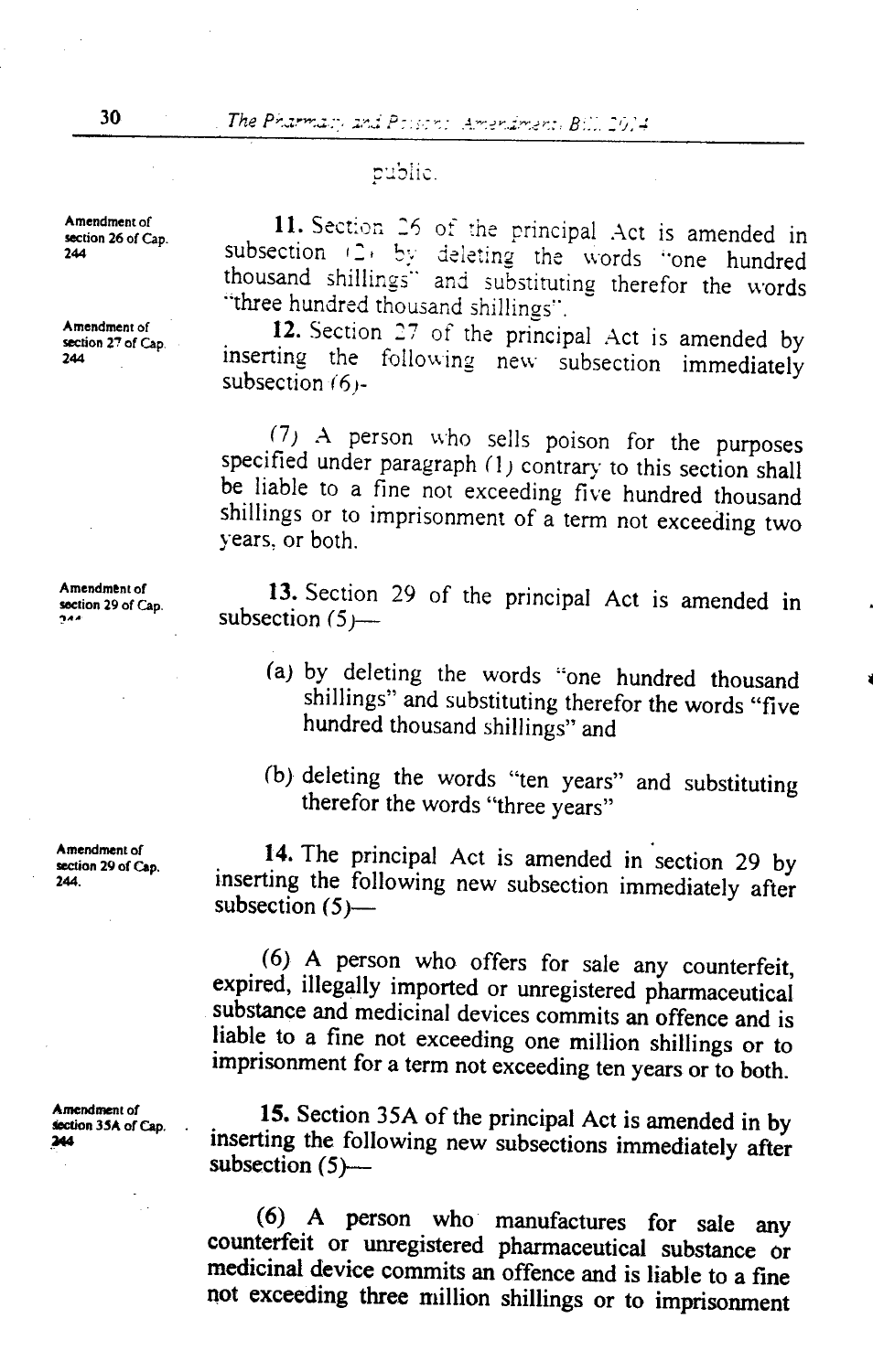for a term not exceeding three years or both.

(7) A person who manufactures for sale any pharmaceutical substances or medicinal devices without a license to manufacture medicinal substances commits an offence and is liable to a fine not exceeding ten million shillings or to imprisonment for a term not exceeding five years or to both.

16. Section 35D of the principal Act is amended in  $\frac{\text{Amendiment of}}{\text{second.}}$ paragraph (c) by inserting the words 'medical devices' immediately after the word "drugs" wherever it appears.

17. The principal Act is amended by repealing section Repeal and replacement of  $R_{\text{replacement of}}$  and substituting therefor the following new section  $\rightarrow$  section 35F of Cap. 35F and substituting therefor the following new section— $\frac{25}{34}$ 

Management.

Board of 35F. (1) There shall he a Board of Management of the Laboratory which shall comprise of—

- (a) a chairperson appointed by the Cabinet Secretary:
- (h) the Principal Secretary responsible for health:
- (c) the Principal Secretary responsible for finance:
- (d) three persons appointed by the Cabinet Secretary as follows-
	- (i) one person nominated by public universities teaching seepharmacy:
	- (ii) one person nominated by the Authority:
	- (iii) one person nominated by the Kenya Bureau of Standards from amongst members of its Board.
- (e) the Director, appointed from in accordance with section 35H.
- (2) A member of the Board of

sechon 3 5D *of Cap.*

replacenient of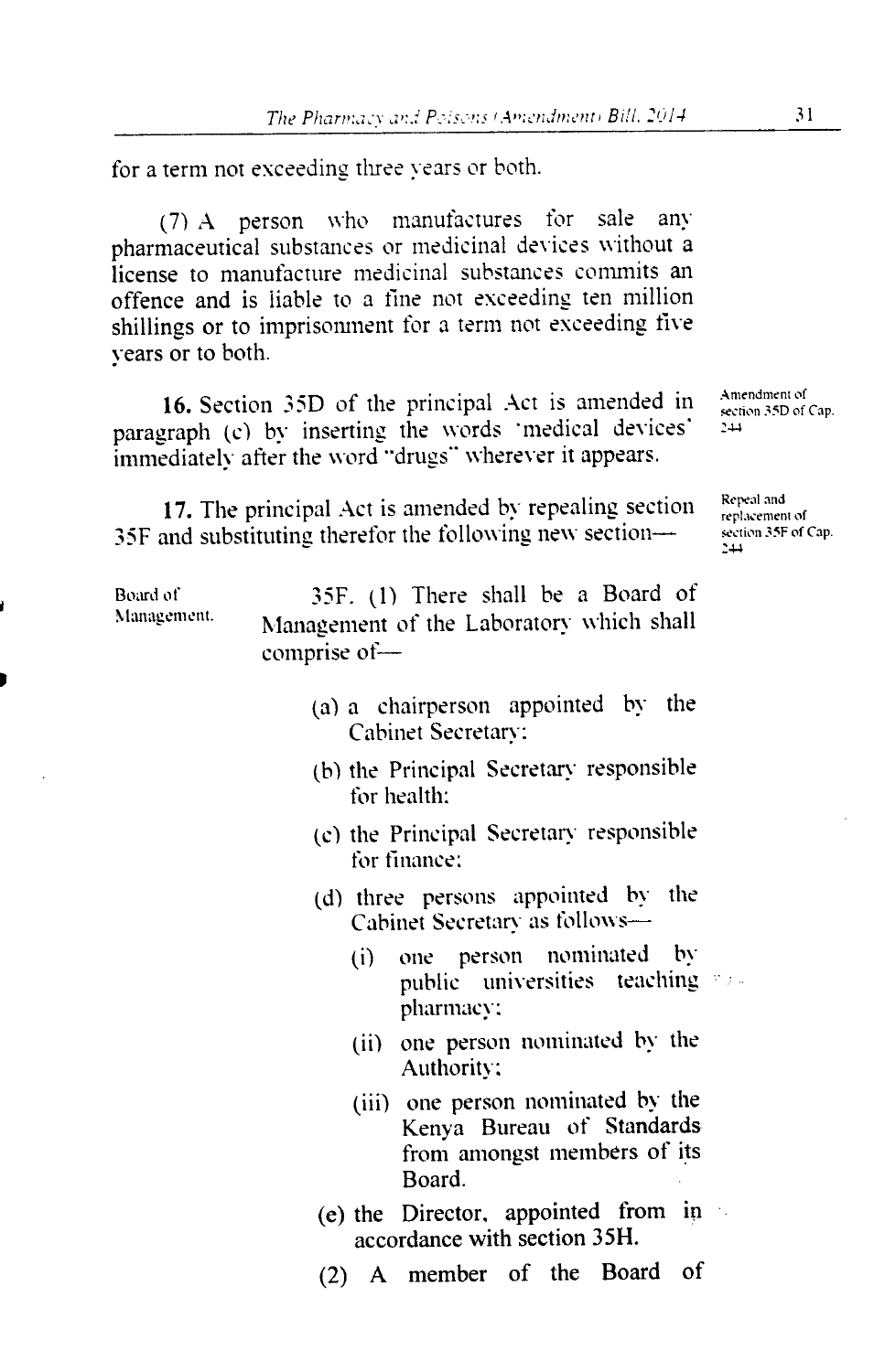Management appointed under subsection (1) (d) shall hold office for three years but shall be eligible for reappointment for one further term.

(3) A quorum of the Board of management shall be three members.

(4) The Board of Management shall meet not less than four times in each calendar year.

(5) Subject to this subsection, Board of Management may regulate its own procedure.

Repeal and **18.** The principal Act is amended by repealing section replacement of 35H and substituting therefor the following new section—

> Director of the 35H. (1) The Cabinet Secretary shall appoint a Director of the Laboratory from amongst three persons competitively<br>recruited and recommended by the recommended by the Authority.

> > (2) The Director shall hold office for term of four years, but is eligible for reappointment for one more term.

> > (3) A person shall not be appointed as the Director unless that person possesses a first University degree in pharmacy, a relevant postgraduate degree and at least four years management experience.

> > (4) The Director shall hold office on such terms and conditions of service as may be specified in the instrument of his or her appointment.

> > (5) The Director shall be the secretary of the Board of Management.

Amendment of 19. Section 41 the principal Act is amended by Amendment of<br>section 41 of Cap. inserting the following new subsections immediately after<br> $\frac{244}{24}$ subsection  $(3)$ ---

(4)Al1 articles for clinical trials shall be appropriately

section 3511 of Cap. 244.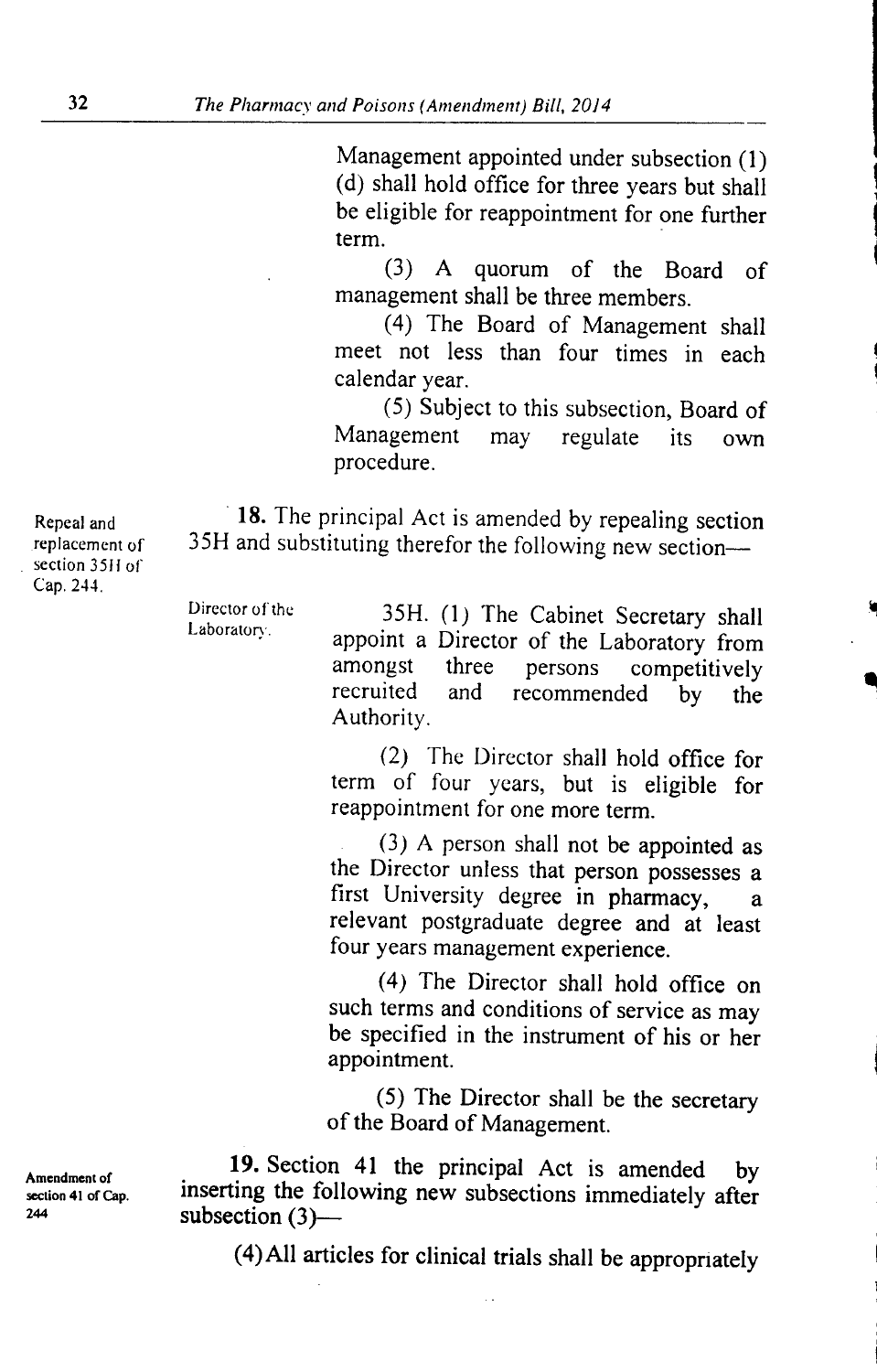labeled and coded.

(5) Any person found deliberately or fraudulently mislabeling a pharmaceutical substance or in possession of a counterfeit pharmaceutical substance or medicinal device commits an offence and is liable to a fine not exceeding one million shillings or to imprisonment for a term not exceeding five years or to both.

20. Section 46 the Principal Act is amended by Amendment of section 46 of Cap. inserting the following new subsection immediately after  $_{244}^{\text{sect}}$ subsection  $(4)$ —

(5) The Authority may retain or confiscate a pharmaceutical substance that it has reasons to believe is a counterfeit or is illegally imported and the substance, if found to be counterfeit or illegally imported shall be disposed at the expense of the owner or importer of such substance.

(4) The protection of right to property under Article 40 of the Constitution shall be limited as specified under this section for the purposes of protecting the standards pharmaceutical substances and the safety of the public.

21. Section 47 of the principal Act is amended by Amendment of section 47 of Cap. inserting the following new subsections immediately after  $\frac{\text{sect}}{244}$ subsection  $(2)$ —

(3) The officers of the Authority may enter any premises and inspect all records pertaining to clinical trials and protocols for the same conducted in Kenya.

(4) Any person who obstructs an authorized officer from performing his or her duties under subsection (3) commits an offence.

(5) The right to privacy of under Article 31 of the Constitution shall be limited as specified under this section for the purposes of—

(a) ensuring that the personnel, premises and practices engaged in medicinal substances comply with the codes of practice and other requirements; and

(b) public interest and public safety.

**22.** The principal Act is amended by inserting the Insertion of section following new section immediately after section 48-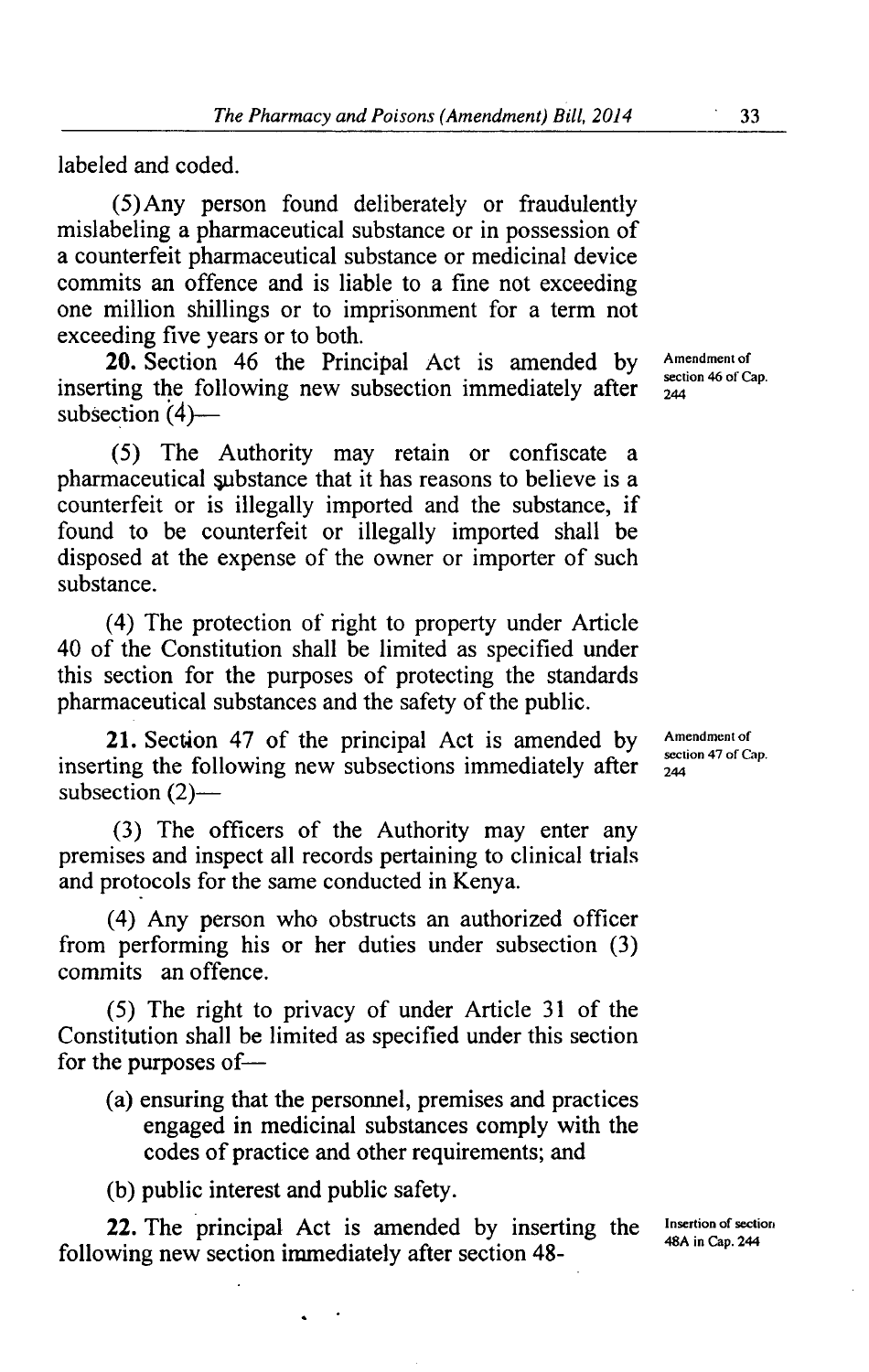Approval for clinical 48A. (1) No person shall conduct a clinical trial in Kenya whether for investigation of new drugs or for new indications unless he has been granted approval by the Authority.

> (2) The Cabinet Secretary may. in consultation with the Authority, make rules to regulate the conduct of clinical trials under subsection (1).

> (3) The Board shall carry out routine<br>ctions, with or without prior inspections. notification, at sites where clinical trials are being conducted;

> (4) For purposes of inspections, the Authority shall have the power to enter. search and investigate any premises and interview any persons therein and may require the investigator to take any measures necessary to ensure compliance with the regulations;

> (5) where the investigator fails to undertake the measures stipulated by the authority under subsection  $(4)$ , the Authority may order that the termination of the trial and revoke the license for the clinical trial;

> (6) Any person who conducts 'a clinical trial in Kenya without prior approval of the Authority commits an offence and is liable to a fine not exceeding two hundred thousand shillings or to imprisonment for a term not exceeding three years or to both.

> (7) Any clinical trial investigator who fails or declines to adhere to the prescribed rules or misrepresents results commits an offence and is liable to a fine not exceeding two hundred thousand shillings or imprisonment for a term not exceeding two years or to both.

23. The principal Act is amended by inserting the following new section immediately before section *50-*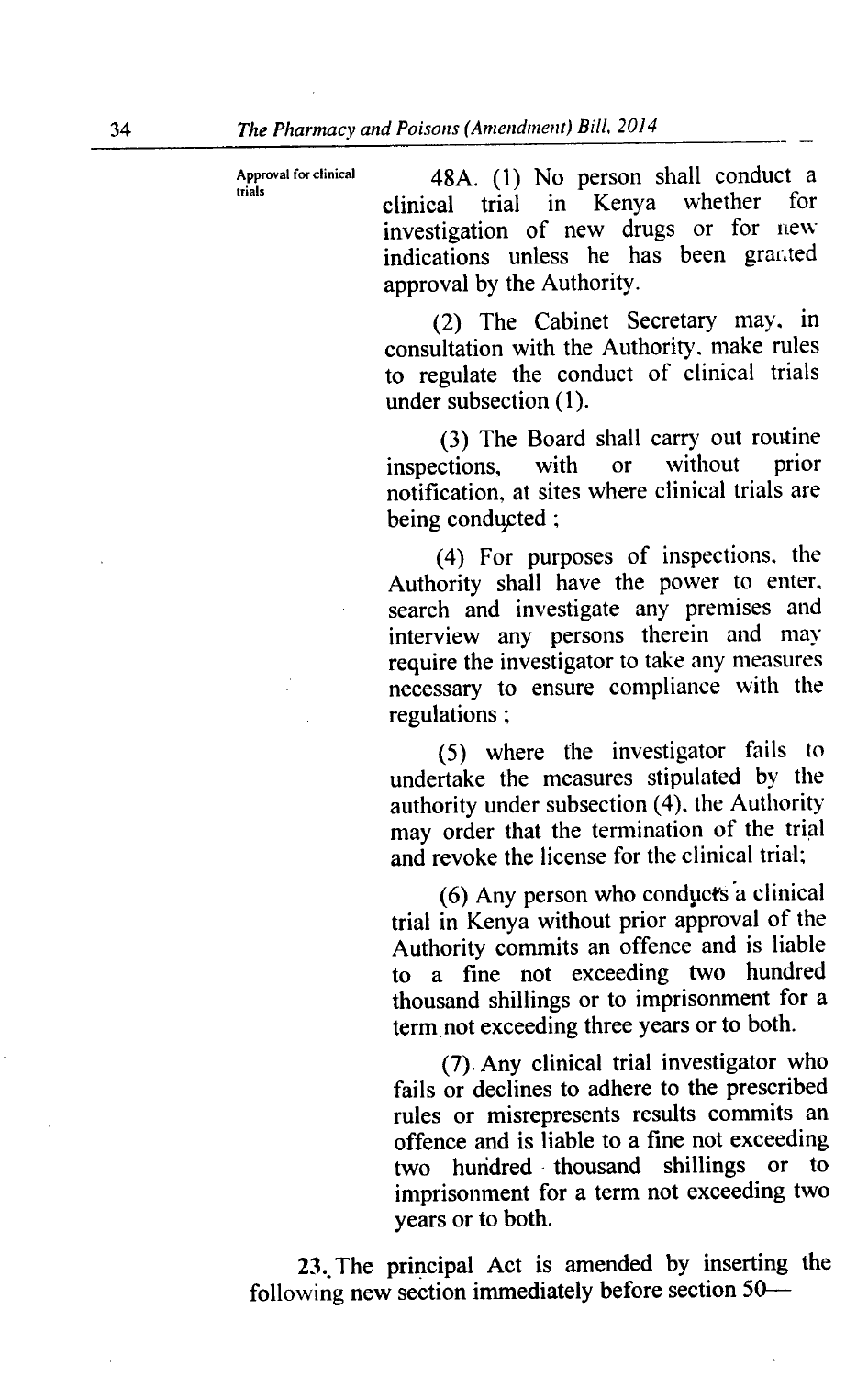50A.(1) A person who engages in the manufacture. importation. exportation. importation, exportation,  $\sum_{n=1}^{\infty}$  Offences under the Act. compounding, storage, sale, promotion or distribution of medicinal substances—

- (a) that is unfit for use in humans or in animals;
- (b) that is adulterated;
- (c) that has upon it any natural or added deleterious substance which renders it injurious to human or animal health;
- (d) that has been manufactured, prepared, preserved, packaged or stored for sale under insanitary and or unfavorable conditions; or
- (e) that has been labeled, packaged or promoted in a manner-that is false, misleading, deceptive or likely to create an erroneous impression regarding its source, character,<br>value, quality, composition. composition. potency, merit or safety;

(f) or any counterfeit starting materials; commits an offence under this Act.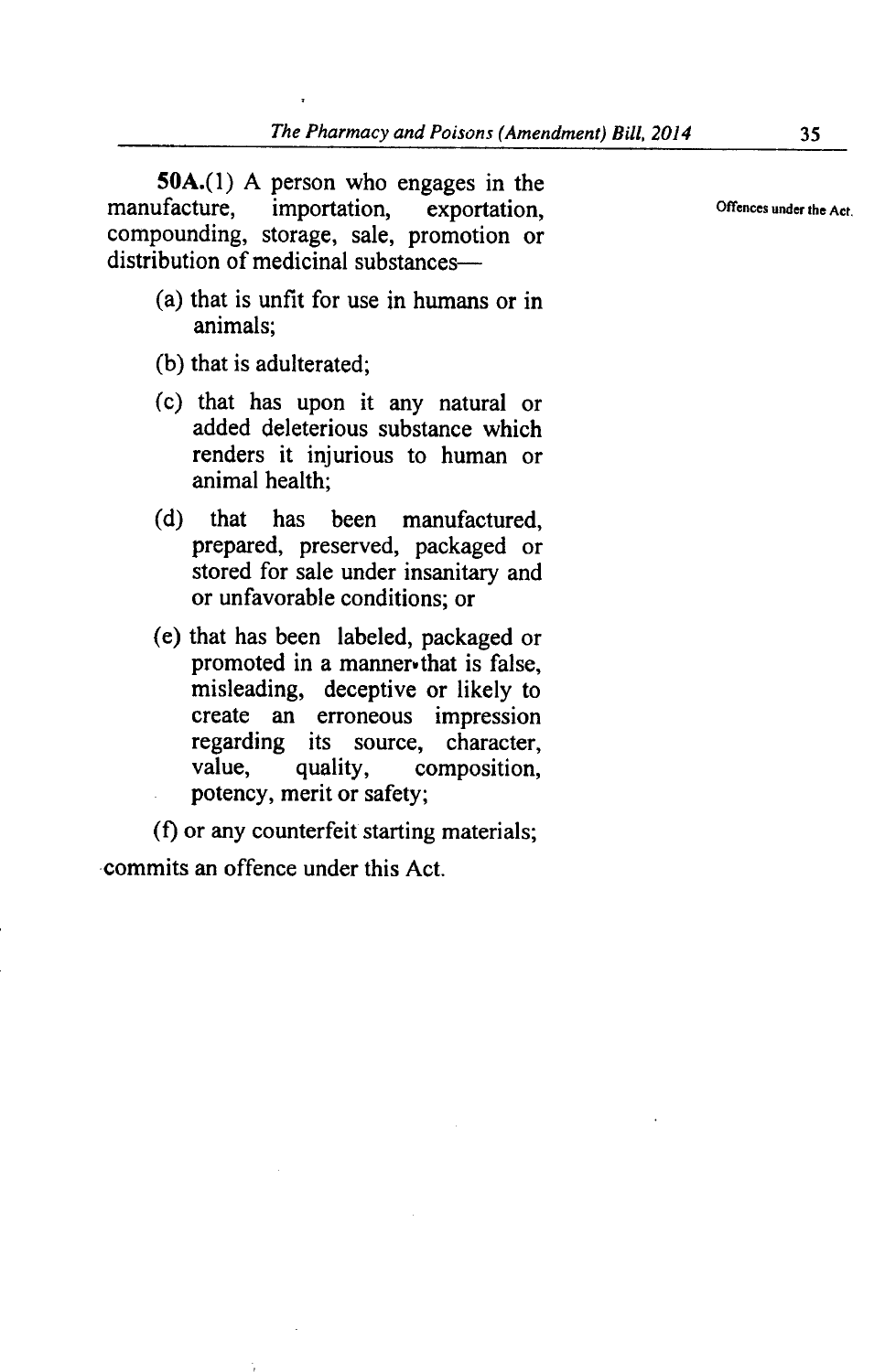# **MEMORANDUM OF OBJECTS AND REASONS**

The principal purpose of this Bill is to make some necessary amendments to the Pharmacy and Poisons Act, Cap. 244, Laws of Kenya. The amendments proposed in this Bill seek to transform the Pharmacy and Poisons Board into a more effective semi-autonomous authority to be known as the Pharmacy and Poisons Authority.

The Bill also seeks to create new offences relating to the regulation of the pharmaceutical sector in the country. The Bill further proposes to enhance the current penalties meted out for offences under the Act to bring them in reality to modern economic realities taking into consideration inflationary trends.

**Clause 3** of the Bill seeks to repeal and replace section 3 of the Act hich establishes the Pharmacy and Poisons Board. The Bill proposes to replace the Board with the Pharmacy and Poisons Authority.

**Clause 4** of the Bill proposes to insert new sections into the Act in order to enable the Authority to function as envisaged under Clause 3.

**Clause 3A** sets out the functions of the Authority. These functions include advising the government and government agencies in all matters relating to the safety, packaging and distribution of medicines and the regulation of the pharmaceutical profession and the practice of pharmacy in Kenya.

**Clause 3B** provides that the Authority shall be managed by a Board consisting of the following persons: a non-executive Chairman, appointed by the President; the Principal Secretary responsible for Finance; the Principal Secretary responsible for Health; the Director of Veterinary Services; the Director of Medical Services; seven members appointed by the Cabinet Secretary and the Director-General of the Authority.

**Clause 3C** provides for the office of the Director-General of the Authority, who shall be responsible to the Board for the day to day management of the affairs of the Authority.

**Clause 3D** provides for the functions of the Director-General which include being the registrar under the Act.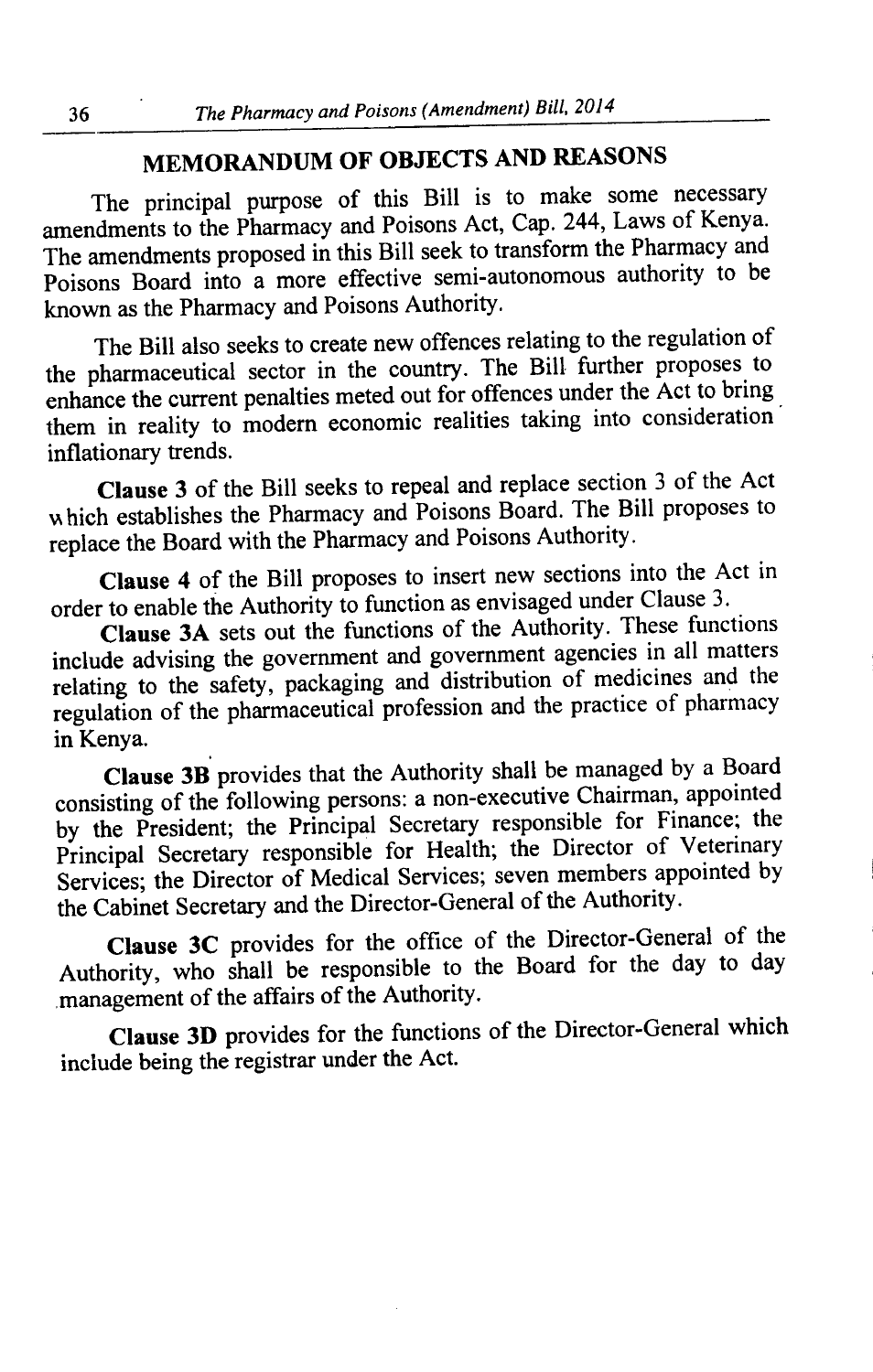**Clause 3F** provides for the staff of the Authority who shall be appointed by the Board of the Authority.

**Clause** 7 seeks to enhance the fine payable for contravention of section 19 of the Act to an amount not exceeding one million shillings.

**Clause** *9* seeks to enhance the fine payable for contravention of section 23 of the Act to an amount not exceeding five hundred shillings.

**Clause 10** of the Bill propose to insert a new section 23A in the Act that shall give the Authority power to order the closure of premises that are unsuitable for the carrying on of the business of a pharmacist.

**Clause 14** seeks to create a new offence of selling counterfeit, expired or unregistered pharmaceutical substances and medicinal devices and the offence is punishable by a fine not exceeding one million shillings or imprisonment for a term not exceeding ten years, or both.

**Clause 15** seeks to create a new offence of manufacturing for sale counterfeit or unregistered pharmaceutical substances and medicinal devices and the offence is punishable by a fine not exceeding ten million shillings or imprisonment for a term not exceeding five years, or both.

**Clause 17** seeks to repeal and replace section 35F of the Act in order to provide for a different composition of the Board of Management of the National Quality Control Laboratory.

**Clause 18** proposes to repeal and replace section 3511 of the Act in order to change the manner of appointment of the Director of the Laboratory. It is now proposed that the Director be appointed by the Cabinet Secretary instead of the Pharmacy and Poisons Board, proposed to be repealed.

**Clause** 22 proposes to insert a new section 48A in the Act to empower the Authority to approve and regulate the conduct of clinical trials in the country.

The enactment of this Bill shall not occasion additional expenditure of public funds.

> ROBERT PUKOSE, *Member of Parliament.*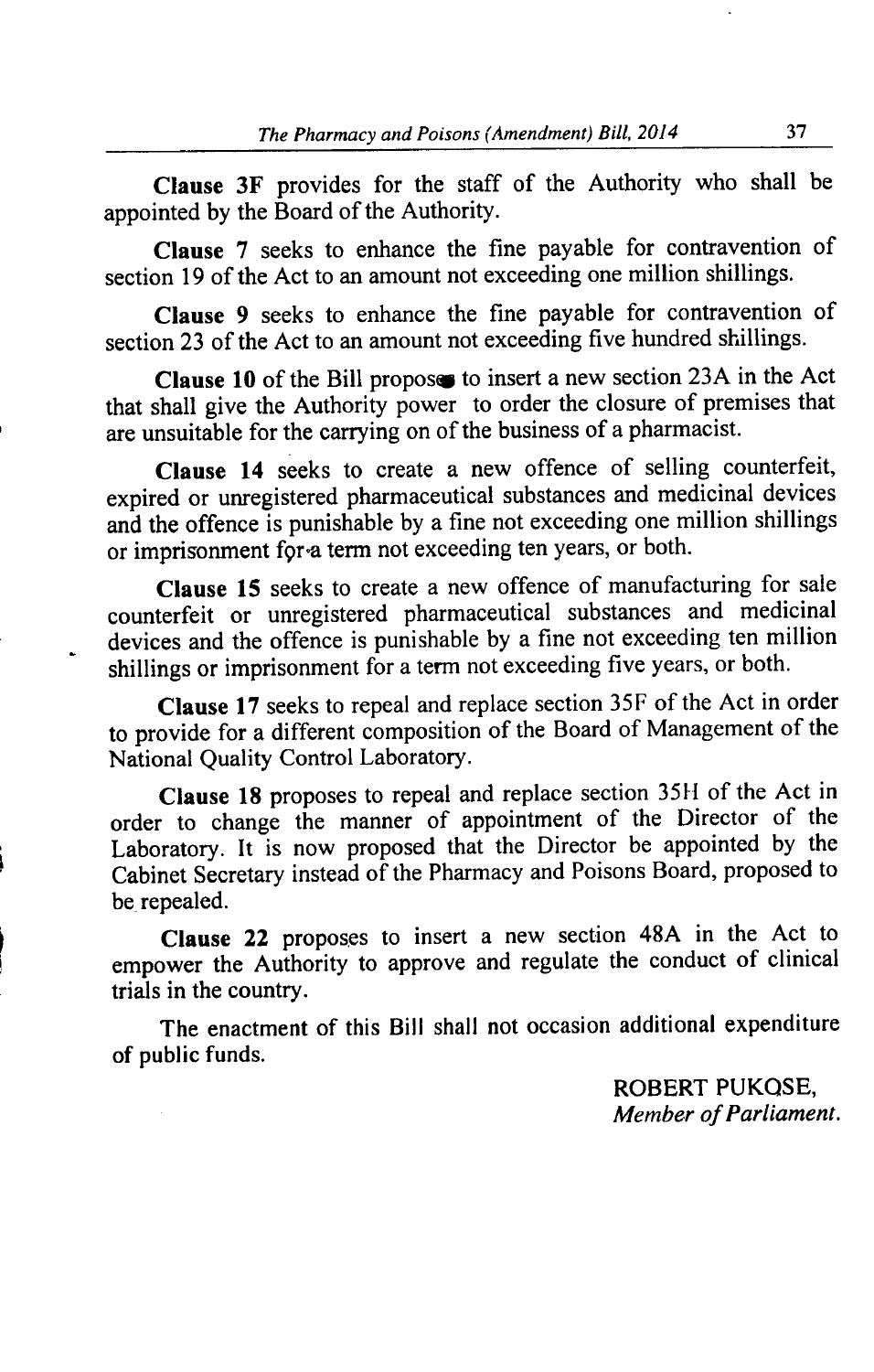*Section 3 of the Pharmacy and Poisons Act which it is proposed to repeal and replace —*

2 of 2002, Sch.

Establishment of  $\tilde{C}$  (1) The Minister shall appoint a Board to be known Pharmacy and as the Pharmacy and Poisons Board which shall consist of  $Poisons$ <sup>Board</sup>.<br>
11 of 1993, Sch., the following persons the following persons-

- (a) the Director of Medical Services who shall be the Chairman;
- (b) the Chief Pharmacist;
- (c) the Director of Veterinary Services or a veterinary surgeon nominated by him;
- (d) four Pharmacists appointed by the Minister from a panel of names submitted by the Pharmaceutical Society of Kenya of whom-
	- (i) one shall be from the Civil Service;
	- (ii) one shall be from the community pharmacy; and
	- (iii) one from the pharmaceutical industry;
- (e) one representative of the Department of Pharmacy of the University of Nairobi nominated by the Faculty Board; and
- (1) one pharmaceutical technologist appointed by the Minister from a panel of names submitted by the Kenya Pharmaceutical Society.

(2) Those members of the Board appointed under paragraphs (d),

- (e) and (f) of subsection  $(1)$ 
	- (a) shall hold office for a period of three years but shall be eligible for re-appointment;
	- (b) may at any time resign by instrument in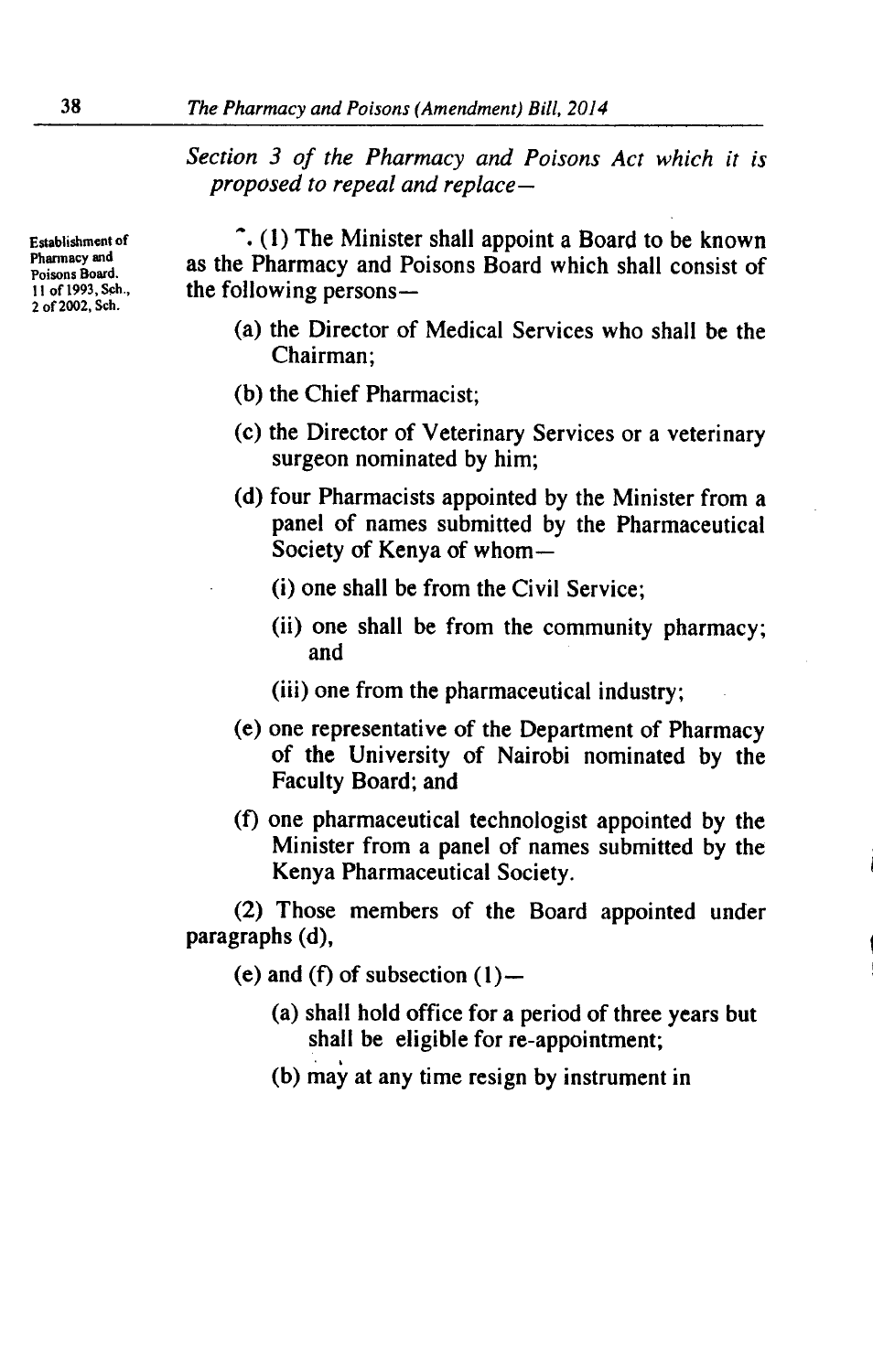writing addressed to the Chairman.

(3) Notwithstanding the provisions of subsection (2) be Minister may, if at any time it appears to him that a nember of the Board has failed to carry out his functions .inder this Act, revoke the appointment of that person and shall appoint another person under subsection (1) in place of that member for the remainder of the period of office of that member and if that member is nominated or elected by any other authority or body, his nomination or election shall be deemed to have been annulled on account of the revocation of his appointment to the Board.

(4) The Minister may appoint an appropriately qualified person to act temporarily in the place of any member of the Board other than the Chairman in the case of death, illness, resignation or absence from Kenya.

(5) The appointment, removal, death, resignation of any member shall be notified in the Gazette.

(6) The Board shall be a body corporate with perpetual succession and a common seal, and shall be capable in its corporate name of—

(a) suing and being sued;

(b) acquiring, holding and disposing of property;

(c) borrowing and lending money.

*Subsection (4) of section 4 of the principal Act which it is proposed to amend—*

(4) The quorum of the Board shall be five, of whom three shall be pharmacists.

*Subsection (I) of section 5 of the principal Act which it is proposed to amend—*

(1) There shall be a registrar of the Board who shall **The Registrar** be the Chief Pharmacist.

*Subsection (2) of section 19 of the principal Act which it is proposed to amend -*

(2) A person who contravenes subsection (1) shall be **General restrictions** guilty of an offence and liable to a fine not exceeding thirty **persons**. thousand shillings or to imprisonment for a term not <sup>3 of 1968, s. 4.</sup> exceeding three years or to both.

Proceedings of **Board** 

**as to unregistered**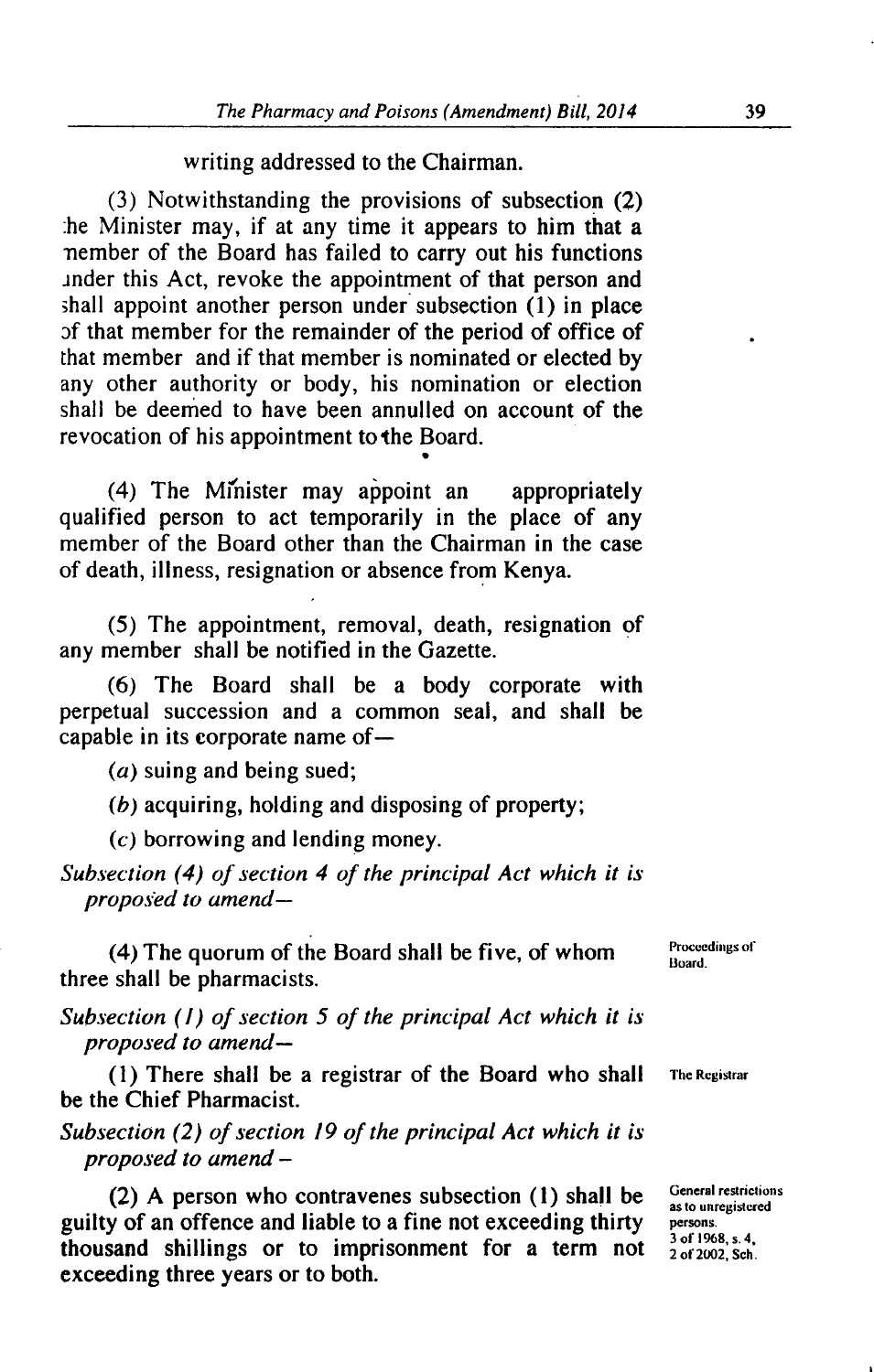*Section 20 of the principal Act which it is proposed to amend—*

Pharmacist to **20.** (1) No person shall carry on the business of display<br>
name and<br> **pharmacist unless the name, certificate of registration and<br>
registration**<br> **annual licence of the person having control of the business registration**<br> **registration**<br> **r** of 1990, Sch,<br> **annual licence of the person having control of the business** are conspicuously exhibited in the premises in which the 9 of 2000, s. 79, **are conspicuously exn** 2 of 2002, Sch. **business is carried on**.

> (IA) No person shall carry the business of a pharmaceutical technologist unless the name and certificate of enrolment of the person having control of the business are conspicuously exhibited in the premises in which the business is carried on.

> $(2)$  A person who contravenes the provisions of this section shall be guilty of an offence and liable to a fine not exceeding twenty thousand shillings, or to imprisonment for a term not exceeding one year, or to both.

*Subsection (1) of section 23 of the principal Act which it is* **Premises to be** *proposed to amend -*

(1) No person shall carry on the business of a <sup>2 of 2002, Sch.</sup> pharmacist except in premises registered in accordance with this section.

> *Subsection (6) of section 23 of the principal Act which it is proposed to amend -*

> (6) A person who contravenes the provisions of subsection (1) shall be guilty of an offence and liable to a fine not exceeding thirty thousand shillings or to imprisonment for a term not exceeding three years or to both.

> *Subsection (2) of section 26 of the principal Act which it is proposed to amend -*

**Possession ot Part I** (2) A person who is in possession of a Part I poison <sup>3</sup>of 1968<sup>s</sup> ss. 5, 6, otherwise than in accordance with the provisions of this 2 of 2002, Sch. exection shall be guilty of an offence and liable to a fine not exceeding one hundred thousand shillings or to exceeding one hundred thousand shillings or to imprisonment for a term not exceeding three years or to both.

> *Subsection (5) of section 29 of the principal Act which it is proposed to amend -*

Power to sell Part I **(5)** A person who sells a Part I poison except in poisons. **accordance** with the provisions of this section shall be accordance with the provisions of this section shall be <sup>3</sup> of 1968, ss. 6, 7, 8 guilty of an offence and liable to a fine not exceeding one

**display**

**registered**